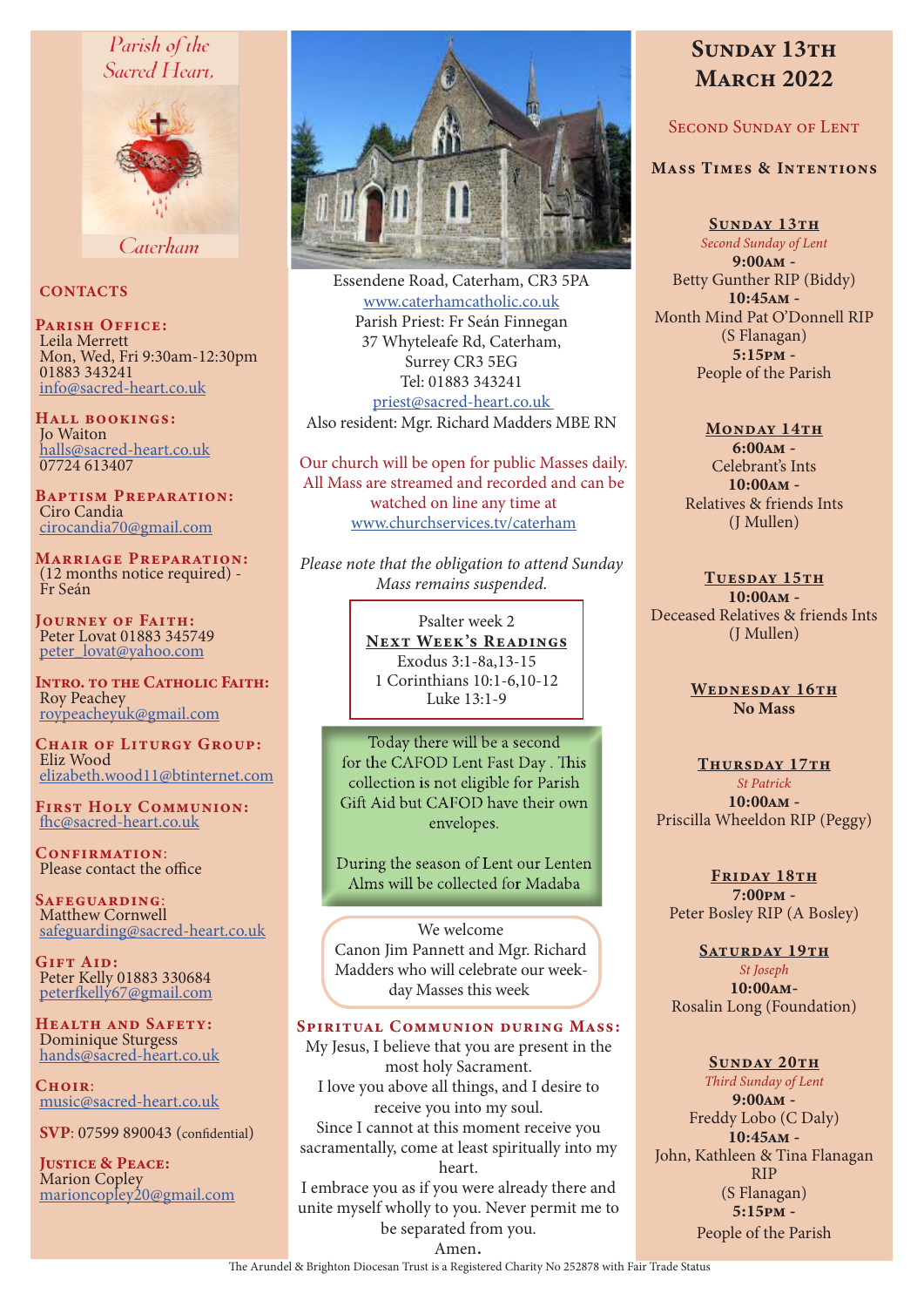Your Prayers are requested for the following people who are ill or housebound: Jimmy Mullen; Eileen, Mel & Rose Lattimore; Bryan Smith; John & Brenda Gilford; Tabitha Harrison; Joe Kelly; Charmaine Wise; Richard Sowa; Val Williams; Emma Newton; Ursula Koh; Fr John Hartley; Maribel Chambers; Patricia Howlett; Reef Albert; Peggy Wheeldon; Liz Leake; Sandra; Holly Osman; Julian Gavin; Emma Cook; Susie; Shirley Clarke; Mary Power, John Lowrie, Pat Boyle, Malcolm Harmes, Sue Ellis; Jean Joakim, Ryan Baker, Theo, Sean Flanagan, Lee, Carla, Betty Creton, Martin Moran, Ann Walker, Jean Cowap, Teresa Trumper, John O'Gorman, Paul, Steve, Dee, Zenny Samsico & Pam Jones.

#### 6am Morning Mass during Lent

This week 6am Mass on Monday will be here but the rest of the week the 6am Mass will be held at St Mary's Church in Coulsdon.

# Madaba Lenten Alms

This year our Lenten Alms are going to support our sister parish in Madaba. All donations are eligible for Gift Aid. If you're putting your donations into the Lenten Alms basket in church, please use one of the white envelopes by the basket so we can reclaim the Gift Aid. If you are in our parish Gift Aid scheme you can instead use your purple second collection envelopes, or any envelope with your name and/or Gift Aid number on it.

Madaba donations sent into the Parish Office should be clearly marked so we can ensure they go to the right home. Similarly, for any Madaba donations via the parish bank account or our contactless machines, please let the office know.

# JOURNEY OF FAITH

We are now meeting both face-to-face and on Zoom. Come to us in the Bar Lounge - or, of course, on Zoom - and join us for a Lenten discussion inspired by St.Winefride. If you wish, we may have time for some very quick thoughts about the Sunday readings. Topic: Journey of Faith Time: Wednesday March 16th, 2022, 8:00 - 9.30 p.m. Join Zoom Meeting: https://us02web.zoom.us/j/6986253866 Meeting ID: 698 625 3866

All welcome!



# SVP - Appeal for Ukrainian Refugees

 We would like to express our sincere thanks to the many parishioners who donated so quickly to our appeal for specific baby items last weekend. The speed, scale and generosity of your response were astounding, and reflect the strong urge that we all have to help the suffering people of Ukraine. The donations have now been sorted, labelled, packaged and passed on, and they should soon be on their way to Poland.

# Double C Club

The last of the mega draws were made on Sunday and the winners are listed below:

Jan 2022 £70 Chris Frith £50 Anthony Frith £30 Stephen Frith

Feb 2022 £70 Cheryl Daly £50 Val Williams £30 Sean and Di Lawless

Mar 2022 £70 Agatha Goater £50 Joy Cutler £30 Iris Endersby

Well done to all the winners.

A further cheque for £1,000 was given to Father Sean for the parish from the club and I would like to thank you all for your continued membership. Without you this club would not be able to make donations to the parish and would not be able to make someone's day, when their number comes up and they receive a cheque for £30, £50 or £70.

If you would like to join the Double C Club, then please give me a ring on 01883 346399 to discuss details. The cost is  $£24.00$  per year which is only  $£2.00$  per month, which is less than a coffee in Marks or Costa. Payments can be made annually or monthly to suit. Gift certificates can also be issued, if the membership is required for a present (these are especially well liked, where the recipient is a child).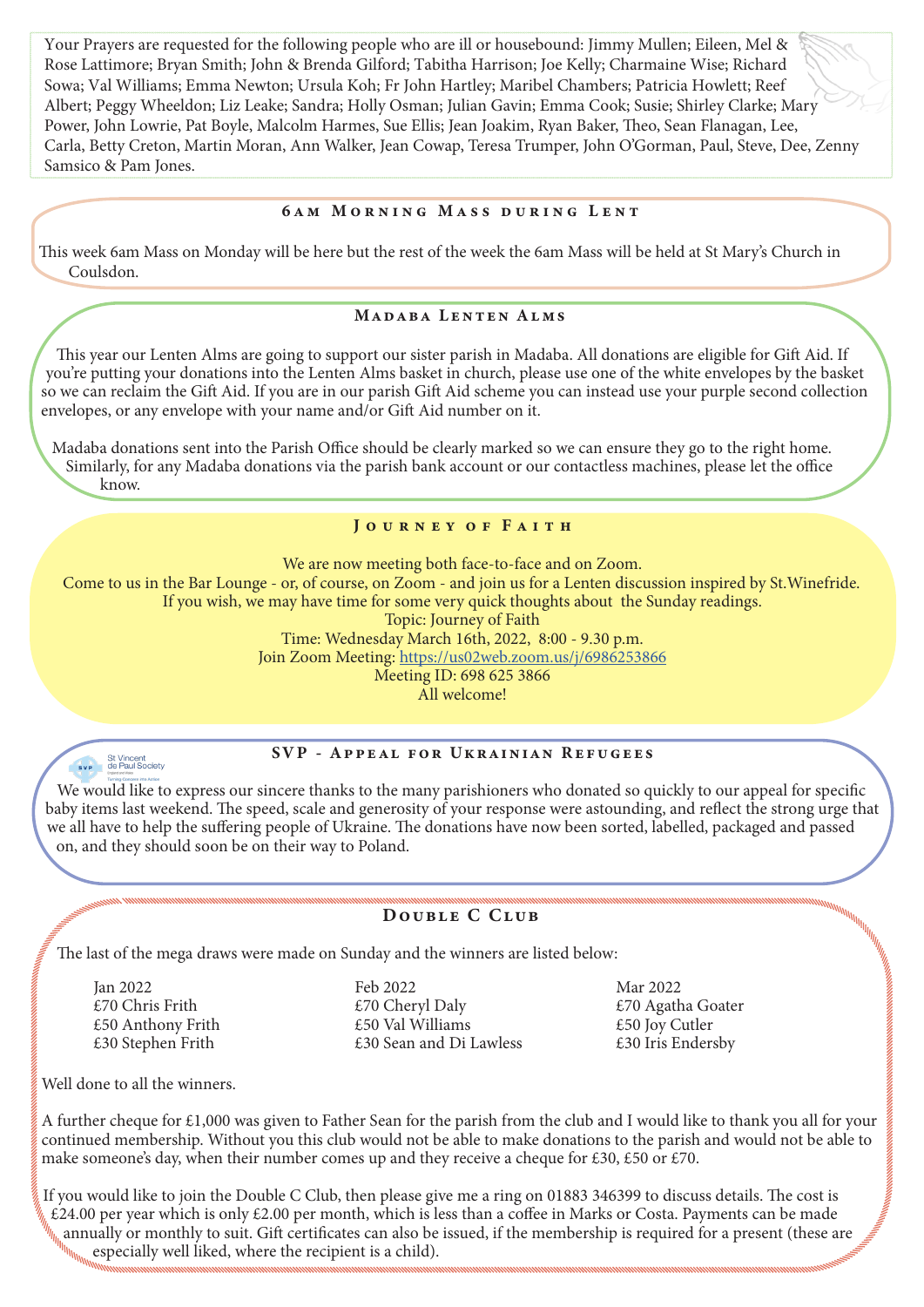## LENT GROUPS

There are 3 Lent discussion groups. A very Good way to meet people and to share and grow your faith. Everyone is welcome whether you come for one or all the meetings.

7.30pm Wednesday with Peter Lovat in the Bar Lounge 9.30am Friday with Eliz Wood in St Thomas Hall TBC With Anneliese Moran

# Stations of the Cross

STATIONS OF THE CROSS @ 11. 15 on Friday– The Journey of Faith Group will prepare the Stations of the Cross for this week.

LENT LUNCHES – these will follow the Stations of the Cross in the Centenary Hall at 12.00.

The Stations will focus on the plight of persecuted Christians.

# SVP Knitting Club

We are delighted that the St Vincent de Paul Society Knitting Club will be meeting in the St Thomas's Hall on Monday 21st March from 2pm to 4pm.

We warmly invite our knitters to join us again and welcome new members to knit for charity. There are a number of projects to choose from to accommodate knitters of all levels, such as hats and scarves, squares for blankets, gloves, baby and children's pullovers and cardigans, etc. We have knitting patterns, knitting needles and wool but always welcome donations. Come along and share your skills, knitting for a good cause as well as enjoying a sociable afternoon with a cup of tea and some homemade cake. If you are unable to join us but would like to knit from home, please get in touch as we have a number of knitters who support us in this manner.

For any queries, please contact Sandy Baron on 07984666591.

# Standing Orders and Gift Aid

Giving by standing order is the easiest way to donate to the Parish. The parish bank account details are on the website. If you are signed up to parish Gift Aid then we get a further 25p for every £1 you give. If you have recently set up a standing order and have not enrolled for Gift Aid, please download a Gift Aid Declaration from the website, complete it and send it in to the Parish Office. Any queries to the Parish Gift Aid Organiser.

# Gift Aid envelope distribution

Gift Aid envelopes for the new tax year, starting in April, will be available for collection from a table in the porch from Sunday 13th March. There are envelopes for standing order donors as well as weekly donors. Please pick up yours.

# Parish Shop

A section of cards and gifts for St Patrick's Day and Mothers Day are available in the shop. For a family Lent there are books and activities for all the share. Its never too late to start.

# Stella Maris



sv<sub>P</sub>

On the one-year anniversary of the Ever Given ship getting stuck in the Suez Canal, Catholic charity Stella Maris (Apostleship of the Sea) is hosting a webinar about modernisation in the shipping industry. It will look at the history of the container ship, the rise of the ultra-large container vessels, and explore what impact modernisation of the shipping industry has had on seafarers around the world. Please register now at www.stellamaris.org.uk/modernisation to join online on 23 March at 7.30pm to hear how shipping has changed in the last century, the impact this is having on seafarers today, and the important role Stella Maris has in supporting them.